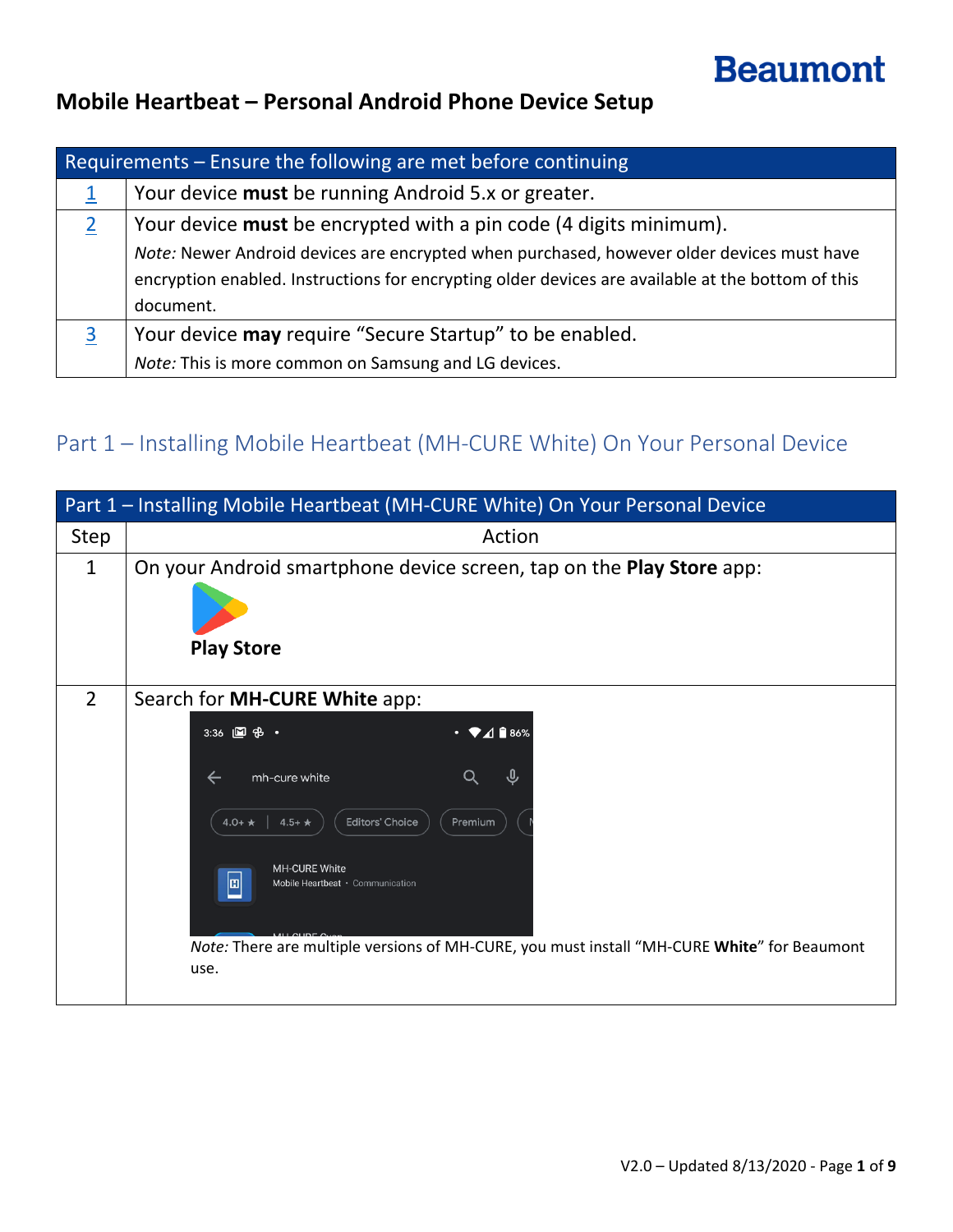|                | Part 1 - Installing Mobile Heartbeat (MH-CURE White) On Your Personal Device                                                        |  |  |
|----------------|-------------------------------------------------------------------------------------------------------------------------------------|--|--|
| Step           | Action                                                                                                                              |  |  |
| $\overline{3}$ | Tap on Install to download the MH-CURE White app to your Android device.                                                            |  |  |
|                | $\cdot \bullet$ <sup>186%</sup><br>3:37 $^{\circ}$ :                                                                                |  |  |
|                | $\leftarrow$<br>Q                                                                                                                   |  |  |
|                |                                                                                                                                     |  |  |
|                | <b>MH-CURE White</b><br>回<br><b>Mobile Heartbeat</b>                                                                                |  |  |
|                |                                                                                                                                     |  |  |
|                | Install                                                                                                                             |  |  |
|                |                                                                                                                                     |  |  |
|                | Tap Open to launch the MH-CURE White application for the first time.                                                                |  |  |
| $\overline{4}$ | Once the MH Cure White download is complete you may see the following pop-ups                                                       |  |  |
|                | (please Allow/OK all):                                                                                                              |  |  |
|                |                                                                                                                                     |  |  |
|                | Let app always run in background?<br>Allowing MH-CURE to always run in the                                                          |  |  |
|                | background may reduce battery life.<br>You must allow MH-CURE to ignore battery<br>You can change this later from Settings > Apps & |  |  |
|                | optimizations to continue<br>notifications.<br>OK                                                                                   |  |  |
|                | Deny<br><b>Allow</b>                                                                                                                |  |  |
|                |                                                                                                                                     |  |  |
|                |                                                                                                                                     |  |  |
|                | Allow MH-CURE to make and manage                                                                                                    |  |  |
|                | phone calls?                                                                                                                        |  |  |
|                | Allow<br>Please allow access to the following permissions                                                                           |  |  |
|                | to enable calling and photo functionality                                                                                           |  |  |
|                | OK<br>Deny                                                                                                                          |  |  |
|                |                                                                                                                                     |  |  |
|                |                                                                                                                                     |  |  |
|                | $\hat{\mathbf{r}}$<br>$\bullet$                                                                                                     |  |  |
|                | Allow MH-CURE to take pictures and<br>Allow MH-CURE to record audio?<br>record video?                                               |  |  |
|                | Allow<br>Allow                                                                                                                      |  |  |
|                | Deny                                                                                                                                |  |  |
|                | Deny                                                                                                                                |  |  |
|                |                                                                                                                                     |  |  |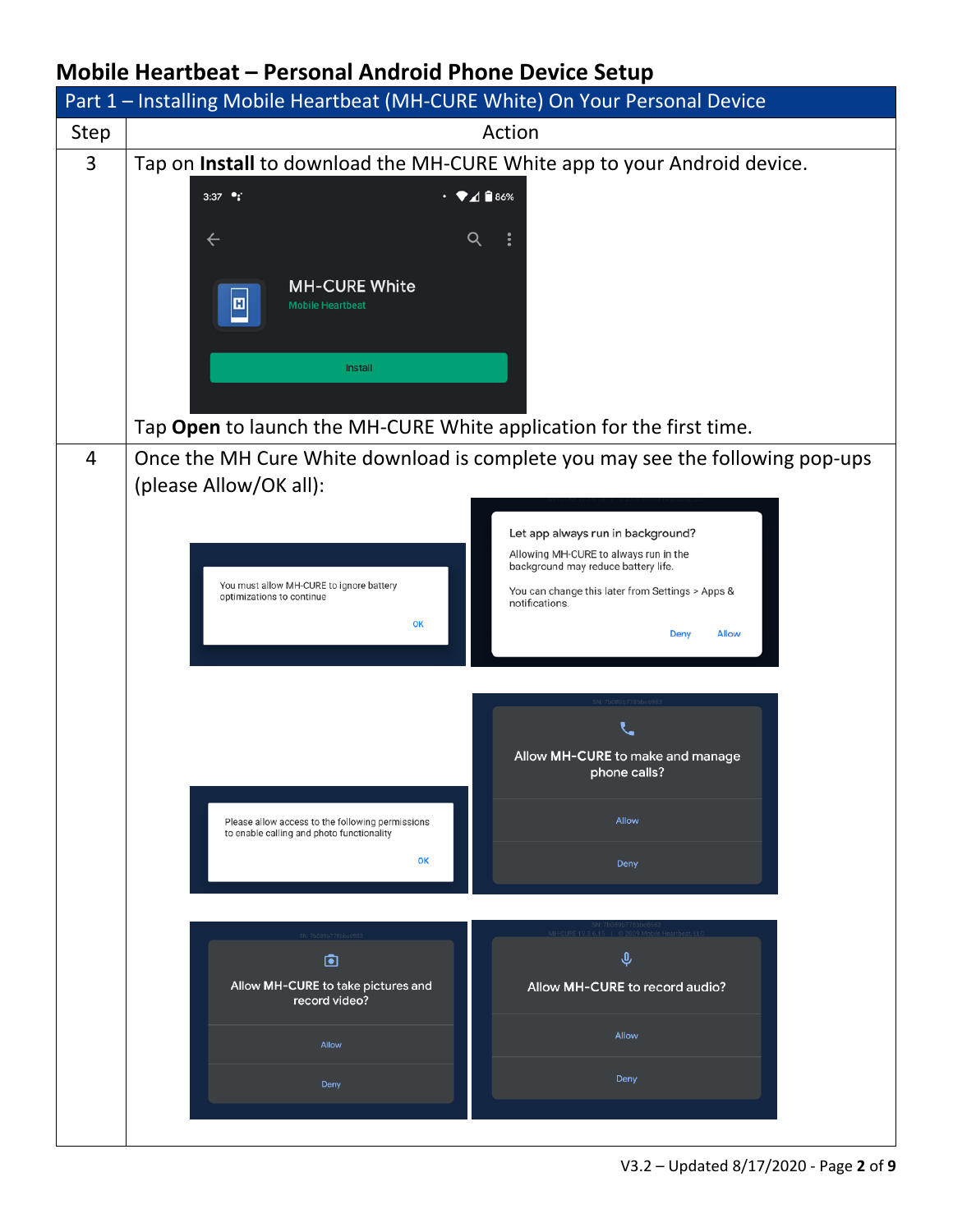|      | Part 1 - Installing Mobile Heartbeat (MH-CURE White) On Your Personal Device                                                       |  |
|------|------------------------------------------------------------------------------------------------------------------------------------|--|
| Step | Action                                                                                                                             |  |
| 5    | During the first login only, type bhp-p on the USERNAME line, then tap LOGIN.                                                      |  |
|      | $\cdot \bullet$ 4 $\bullet$ 85%<br>3:41 $\blacksquare$ $\blacksquare$ $\blacksquare$                                               |  |
|      | Log in                                                                                                                             |  |
|      | <b>USERNAME</b>                                                                                                                    |  |
|      | bhp-p                                                                                                                              |  |
|      |                                                                                                                                    |  |
|      | PASSWORD                                                                                                                           |  |
|      | <b>LOGIN</b>                                                                                                                       |  |
|      | You will see a message stating "Retrieving Hospital Settings", then you will be                                                    |  |
|      | returned to the Log In screen.                                                                                                     |  |
|      |                                                                                                                                    |  |
|      |                                                                                                                                    |  |
|      | Retrieving Hospital Settings                                                                                                       |  |
|      |                                                                                                                                    |  |
|      |                                                                                                                                    |  |
| 6    | Type in your Username (your Beaumont login ID) and your password and then tap<br>Login. (This is typically your login to Outlook). |  |
|      |                                                                                                                                    |  |
|      | Log in                                                                                                                             |  |
|      |                                                                                                                                    |  |
|      | <b>USERNAME</b>                                                                                                                    |  |
|      | 125935                                                                                                                             |  |
|      | <b>PASSWORD</b>                                                                                                                    |  |
|      | ***************                                                                                                                    |  |
|      |                                                                                                                                    |  |
|      |                                                                                                                                    |  |
|      | Login                                                                                                                              |  |
|      | SN: 8CD53D98-E0BD-46C9-A9B6-239413F59272                                                                                           |  |
|      | MH-CURE White 20.2<br>© 2009 Mobile Heartbeat, LLC                                                                                 |  |
|      |                                                                                                                                    |  |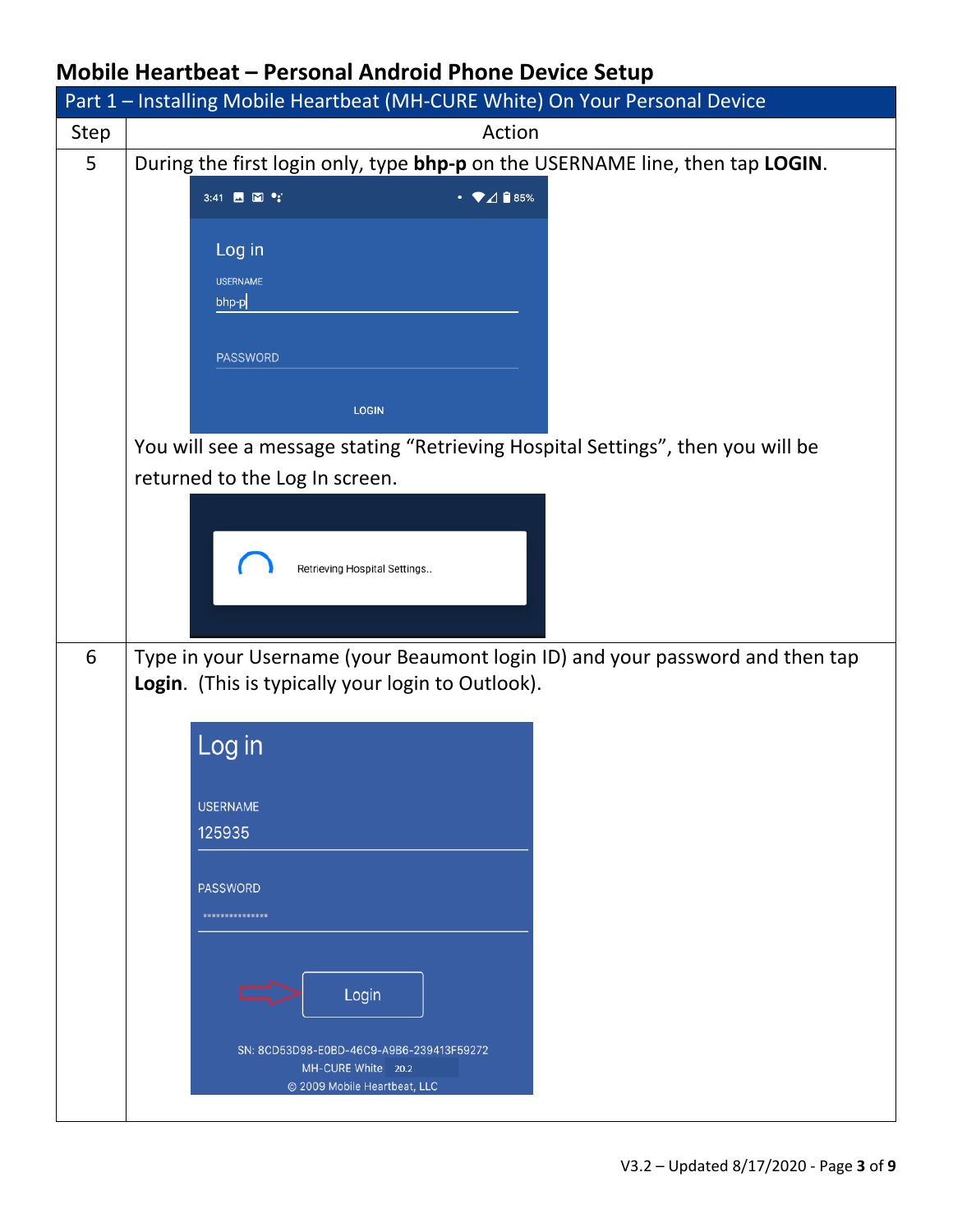|                | Part 1 - Installing Mobile Heartbeat (MH-CURE White) On Your Personal Device                                                                                                                                                                                                      |  |
|----------------|-----------------------------------------------------------------------------------------------------------------------------------------------------------------------------------------------------------------------------------------------------------------------------------|--|
| Step           | Action                                                                                                                                                                                                                                                                            |  |
| $\overline{7}$ | You may see the following pop-up notification, tap OK to proceed.<br><b>Device Validation</b><br>Logging into this device will associate this device<br>with your user account. All your messages and<br>clinical alerts will be sent to this device only.<br><b>CANCEL</b><br>OK |  |
| 8              | You should now be logged into Mobile Heartbeat.                                                                                                                                                                                                                                   |  |
| 9              | To assign yourself to the correct unit, tap Assigned Units then tap the pencil icon.<br>Dashboard<br><b>Assigned Units</b><br>←<br>Taylor<br>*zTraining<br>Available until 4:30 PM<br>Assigned Units<br>*zTraining in Taylor<br>Dynamic Roles<br>$\rightarrow$<br>None Assigned   |  |
| 10             | Choose an appropriate hospital.<br>Select Hospital<br><b>Beaumont Service Center</b><br>Dearborn<br><b>Farmington Hills</b><br><b>Grosse Point</b><br>Royal Oak<br>Taylor<br>Trenton<br>Troy<br>Wayne                                                                             |  |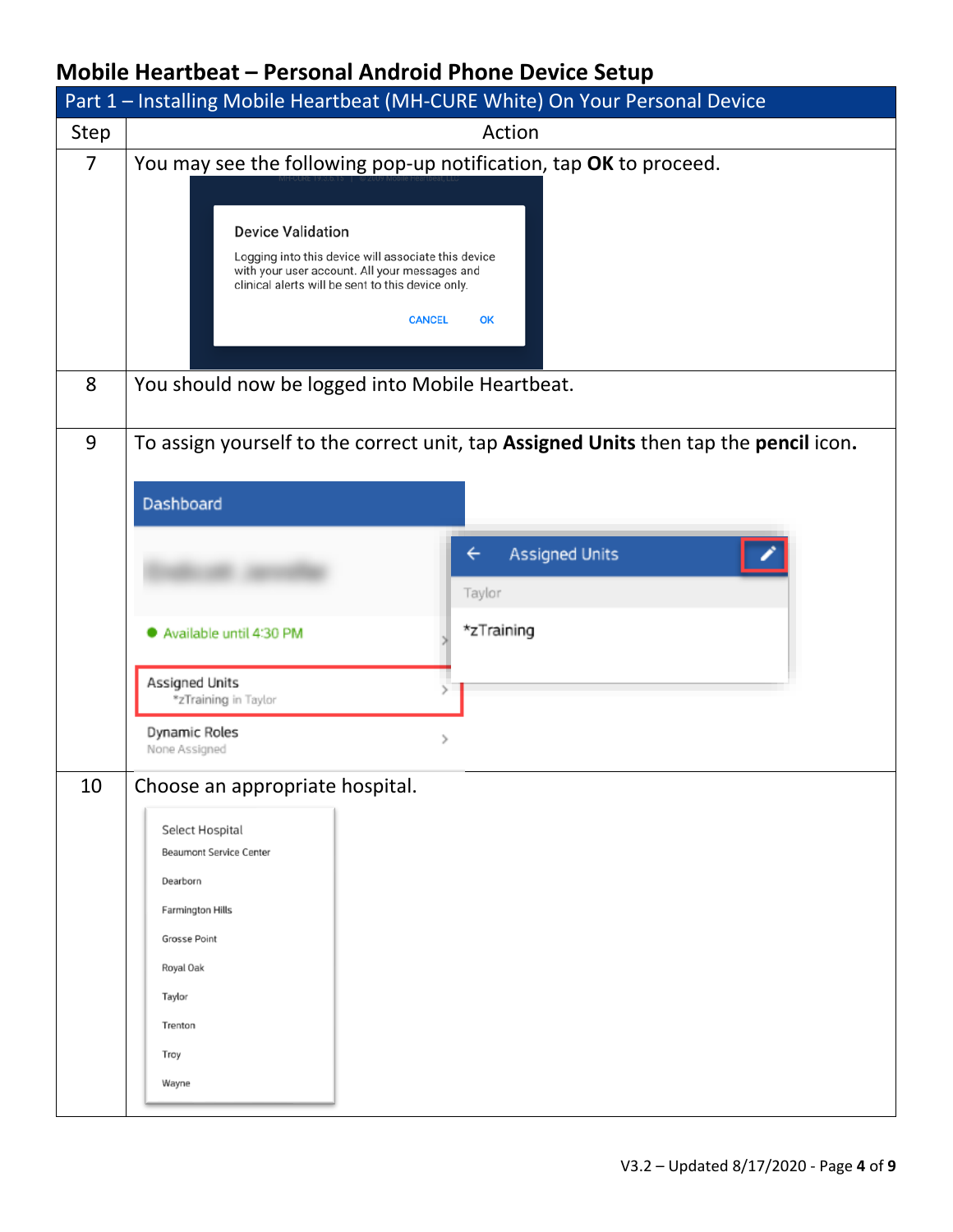|      |                                                                                                                                                                                                                                            | Part 1 - Installing Mobile Heartbeat (MH-CURE White) On Your Personal Device                                                                                                                                                                                 |                              |
|------|--------------------------------------------------------------------------------------------------------------------------------------------------------------------------------------------------------------------------------------------|--------------------------------------------------------------------------------------------------------------------------------------------------------------------------------------------------------------------------------------------------------------|------------------------------|
| Step | Action                                                                                                                                                                                                                                     |                                                                                                                                                                                                                                                              |                              |
| 11   | 1. Select an appropriate unit assignment. Once selected, the name of the unit<br>will appear in the header.<br>2. Tap the x next to *zTraining or *New User to remove the assignment.<br>3. Tap on $\leq$ to save and then $\leq$ to exit. |                                                                                                                                                                                                                                                              |                              |
|      | 1E Med Surg<br>*zTraining X                                                                                                                                                                                                                | $\left( \frac{1}{2}$ Training $\times \right)$<br>1E Med Surg                                                                                                                                                                                                | 1E Med Surg                  |
|      | All Units in Taylor                                                                                                                                                                                                                        | All Units in Taylor                                                                                                                                                                                                                                          | All Units in Taylor          |
|      | 1 ICU Intensive Care Unit                                                                                                                                                                                                                  | 1 ICU Intensive Care Unit                                                                                                                                                                                                                                    | 1 ICU Intensive Care Unit    |
|      | 1 IMU Intermediate Care Unit                                                                                                                                                                                                               | 1 IMU Intermediate Care Unit                                                                                                                                                                                                                                 | 1 IMU Intermediate Care Unit |
|      | 1 TBI Traumatic Brain Injury                                                                                                                                                                                                               | 1 TBI Traumatic Brain Injury                                                                                                                                                                                                                                 | 1 TBI Traumatic Brain Injury |
|      | 2 Vibra LTACH                                                                                                                                                                                                                              | 2 Vibra LTACH                                                                                                                                                                                                                                                | 2 Vibra LTACH                |
|      | 2W Med Surg                                                                                                                                                                                                                                | 2W Med Surg                                                                                                                                                                                                                                                  | 2W Med Surg                  |
|      | 2W Surgical                                                                                                                                                                                                                                | 2W Surgical                                                                                                                                                                                                                                                  | 2W Surgical                  |
|      | 3 MHU Mental Health Unit                                                                                                                                                                                                                   | 3 MHU Mental Health Unit                                                                                                                                                                                                                                     | 3 MHU Mental Health Unit     |
|      | 3E Med Surg                                                                                                                                                                                                                                | 3E Med Surg                                                                                                                                                                                                                                                  | 3E Med Surg                  |
|      | 3W Rehab Unit                                                                                                                                                                                                                              | 3W Rehab Unit                                                                                                                                                                                                                                                | 3W Rehab Unit                |
|      | Wound Care) rather than a unit location.                                                                                                                                                                                                   | *Note: You may assign yourself to multiple units, however, it is not recommended<br>to assign yourself to every unit in the hospital. If you have patients on more than<br>2-3 units, assign yourself to a user group (i.e. Physician, Infection Prevention, |                              |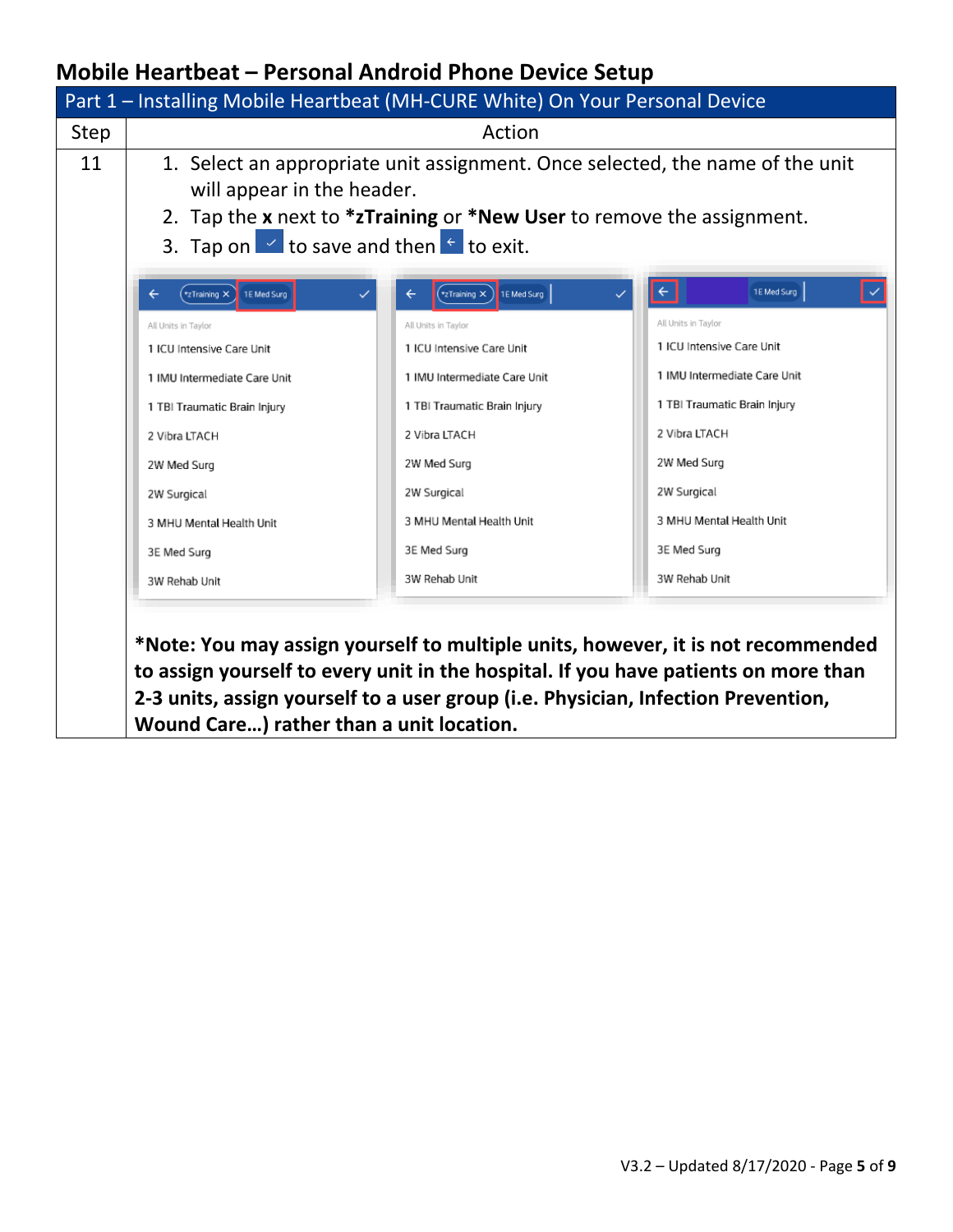|             | Part 1 - Installing Mobile Heartbeat (MH-CURE White) On Your Personal Device                                                                                                                                                                                                                       |
|-------------|----------------------------------------------------------------------------------------------------------------------------------------------------------------------------------------------------------------------------------------------------------------------------------------------------|
| <b>Step</b> | Action                                                                                                                                                                                                                                                                                             |
| 12          | You can set up your MH-CURE White app for auto updates when new versions are<br>available.<br>Note: This settings change will apply to all apps on your device that you have downloaded from the<br>Play Store.                                                                                    |
|             | 1. Open Google Play<br>2. Tap the three horizontal lines in the upper-left corner of your screen<br>Search for apps & games                                                                                                                                                                        |
|             | 3. Tap Settings.<br>≗<br>Account<br>⊟<br>Payment methods<br>$\bigcirc$<br><b>Play Protect</b><br>జి<br>Settings                                                                                                                                                                                    |
|             | 4. Tap Auto-update apps.<br>5. A pop-up window will appear, asking what your preference is for the<br>updates. Select your preference by tapping on it.<br>Auto-update apps<br>Over any network<br>Data charges may apply<br>● Over Wi-Fi only<br>$\bigcirc$ Don't auto-update apps<br><b>DONE</b> |
| 13          | 6. When you are done, tap Done.<br>Please contact your site Physician Support Rep or call the Help Desk (888-481-                                                                                                                                                                                  |
|             | 2448) to have your cell phone number added to the Mobile Heartbeat database.                                                                                                                                                                                                                       |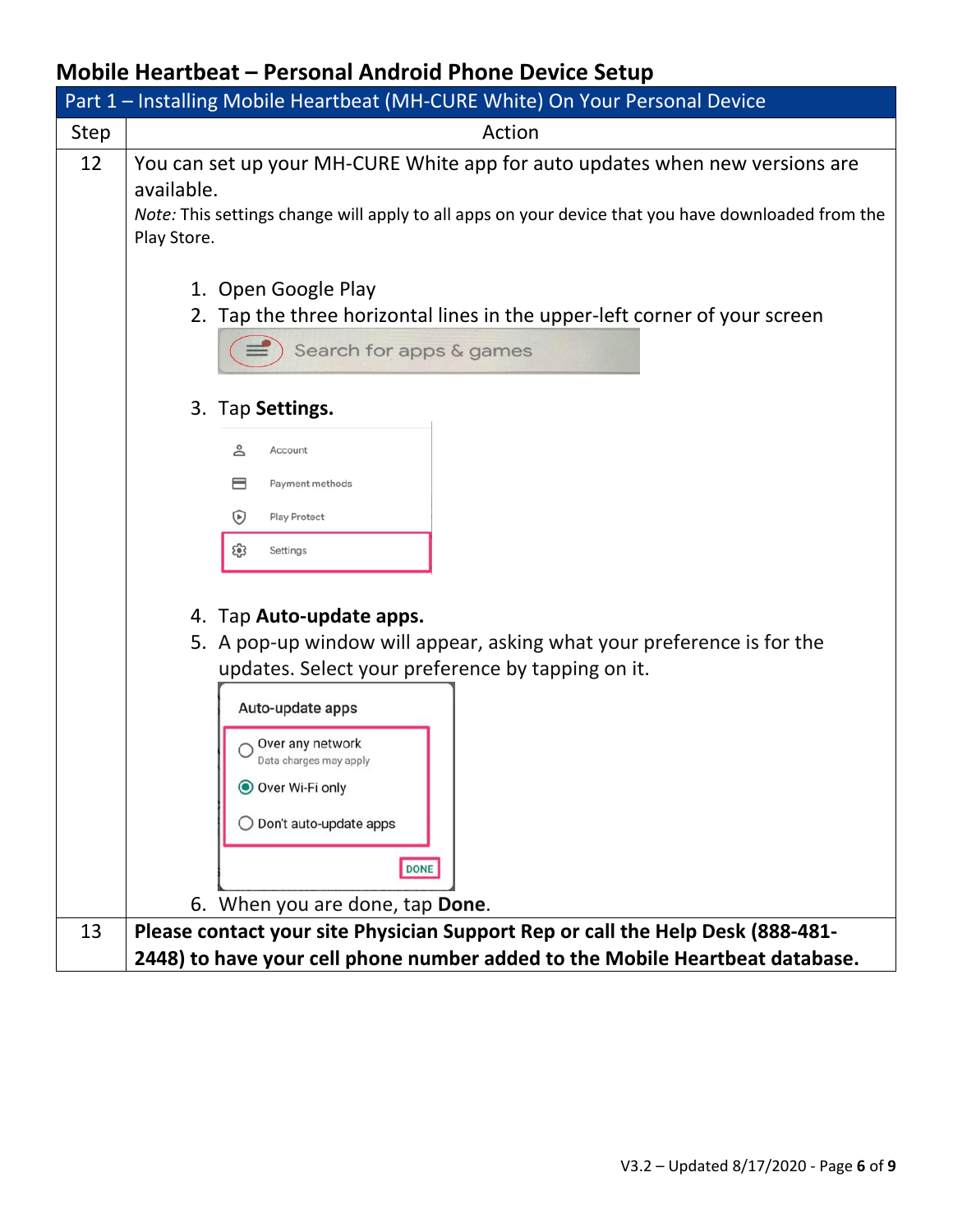<span id="page-6-0"></span>Part 2 – Enable Device Encryption on Older Devices

|                | Part 2 - Enable Device Encryption on Older Devices                                                                                                                                                                                                                                                                                                                                                                                                           |
|----------------|--------------------------------------------------------------------------------------------------------------------------------------------------------------------------------------------------------------------------------------------------------------------------------------------------------------------------------------------------------------------------------------------------------------------------------------------------------------|
| Step           | Action                                                                                                                                                                                                                                                                                                                                                                                                                                                       |
| $\mathbf{1}$   | This step is only required if you encounter the following error when trying to login to<br>MH-CURE:<br>$\circledcirc \bullet \textbf{m} \; \cdots$<br>S.dl 47% ■ 10:57 AM<br>Log in<br><b>USERNAME</b><br>oreo<br>PASSWORD<br><b>Login Failed</b><br>Your device does not have a<br>passcode set up. Please go to<br>your device's settings and create a<br>passcode to start using MH-CURE.<br>OK<br>$\leftarrow$<br>$\bullet$<br>$\rightleftharpoons$<br>厅 |
| $\overline{2}$ | Set aside some time for the encryption process to complete.                                                                                                                                                                                                                                                                                                                                                                                                  |
| 3              | Ensure your phone is on its charger throughout the encryption process.                                                                                                                                                                                                                                                                                                                                                                                       |
|                |                                                                                                                                                                                                                                                                                                                                                                                                                                                              |
| 4              | Open the Settings app.                                                                                                                                                                                                                                                                                                                                                                                                                                       |
| 5              | Tap Security.                                                                                                                                                                                                                                                                                                                                                                                                                                                |
| 6              | Tap Encrypt Phone, review the information on the screen, then tap Encrypt Phone.                                                                                                                                                                                                                                                                                                                                                                             |
| 7              | Allow your phone to complete the encryption process, do not power it off.                                                                                                                                                                                                                                                                                                                                                                                    |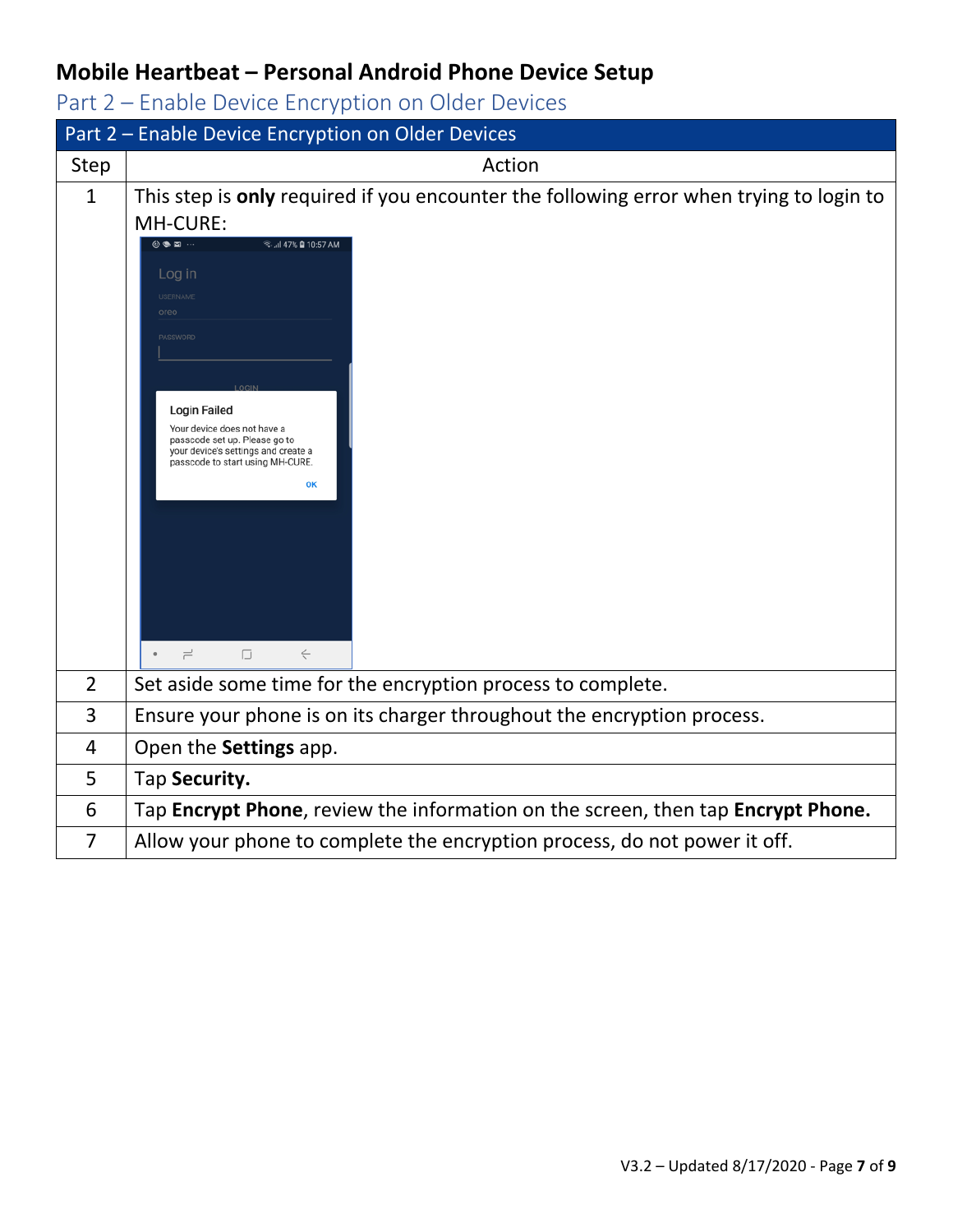

#### <span id="page-7-0"></span>Part 3 – Enable Secure Startup

Note: This is more common on Samsung and LG devices.

| Part 3 – Enable Secure Startup (Common on Samsung, LG) |                                   |  |
|--------------------------------------------------------|-----------------------------------|--|
| Step                                                   | Action                            |  |
|                                                        | Ensure you have completed Part 2. |  |